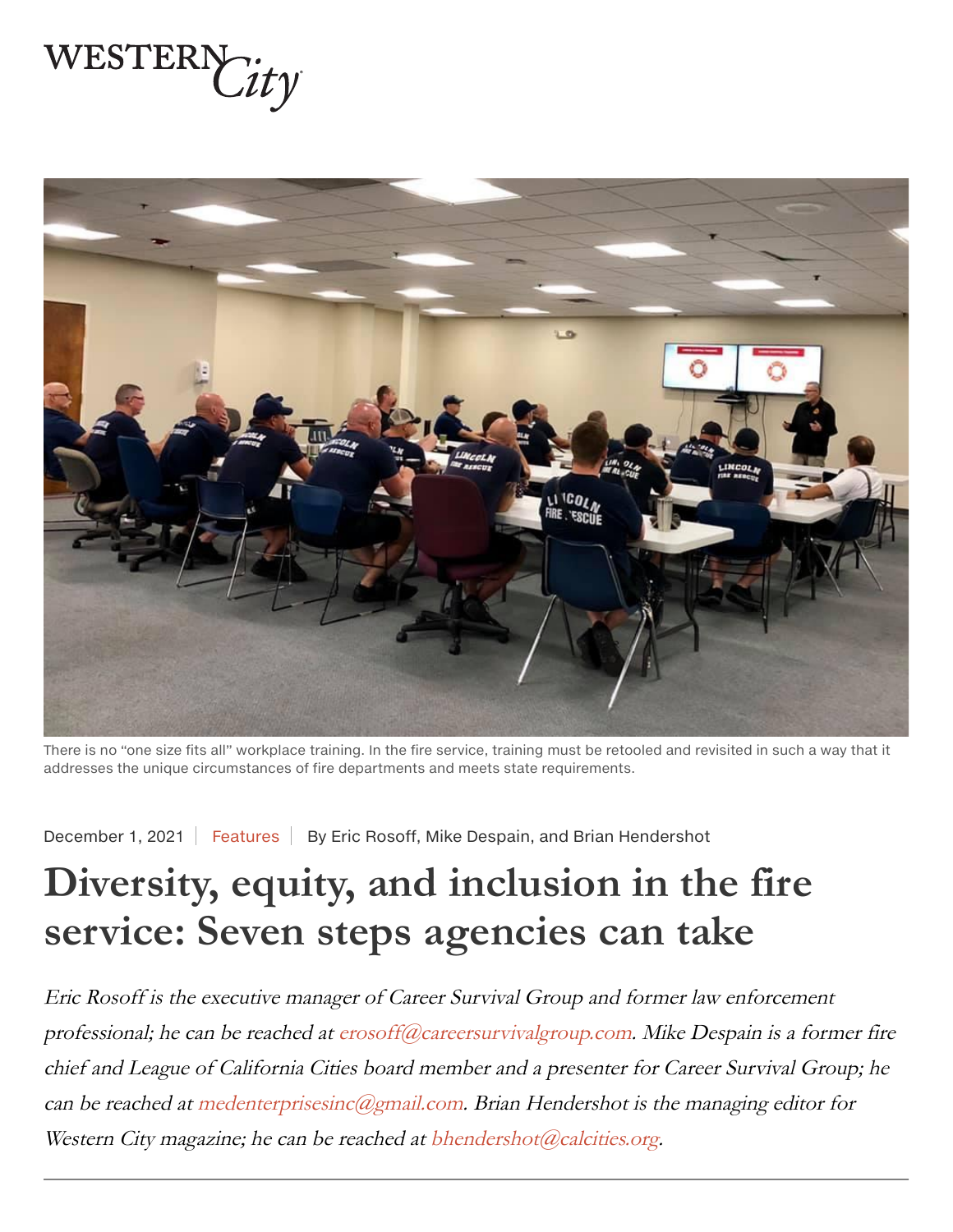Firefighters are some of the nation's most trusted professionals, even more than healthcare workers, first responders, and teachers. However, within the fire service ranks, the trust is more fragile when it comes to creating more diverse, equitable, and inclusive workplaces. The very things that have made fire departments successful — a strong sense of brotherhood, an emphasis on measurable operational results, and a close living-working environment — are often the very things that make attempts to increase diversity, equity, and inclusion (DEI) inside fire stations uniquely challenging.

Issues with equity and inclusion tend to be internal — firefighter-to-firefighter — meaning that until relatively recently the industry has largely escaped public scrutiny. In fact, 20 years ago the public opinion of firefighters was so positive that it was difficult to even find an attorney who would take a workplace environment-based case against a fire department.

The professionalization of the fire service workplace is a relatively recent change. Unlike other city departments, firefighters live with the people they work with, sometimes for up to 48 consecutive hours. Prior to a nationwide, sustained professional workplace effort, it was not uncommon for fire stations to have sexually explicit or inappropriate materials visible throughout the living quarters. Although this type of behavior is no longer tolerated — in part because of a growing number of lawsuits, consent decrees, and staff attrition — this "locker room" mentality is still commonplace, if not as visible, in some stations.

Ribbing or insulting recruits with the intent of increasing comradery may be seen as funny to some, but constant, derogatory name-calling and microaggressions can lead to harassment-related lawsuits. Given that  $96\%$  of firefighters are white and  $82\%$  are men, this can be particularly problematic.

Fire service agencies will commonly report a "multipronged" approach to improving diversity, equity, and inclusion with a heavy emphasis on recruitment along with the formation of diversity committees. These are certainly important steps, but they often do not move the needle much towards the expected outcomes.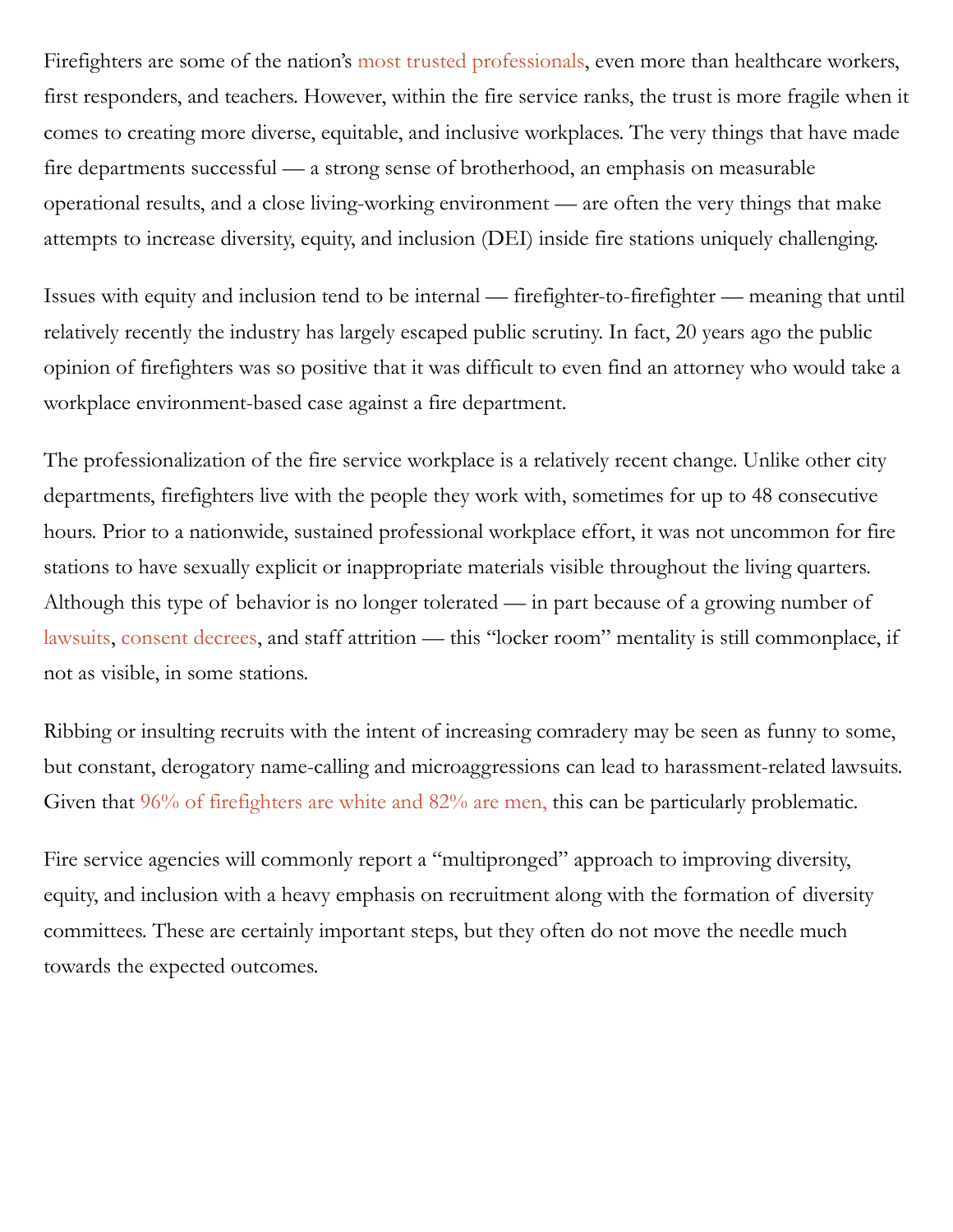Strategies for improving Diversity, Equity and Inclusivity within the fire service



A strategic DEI plan includes several specific actions, each designed to accomplish specific tasks while also supporting the other actions and the overarching strategic goals of the agency.

A strategic DEI plan should ideally include several specific actions, each designed to accomplish specific tasks while also supporting the other actions and the overarching strategic goals of the agency. These actions can be initiated at any time in the DEI process and/or be in progress simultaneously. However, the immediate emphasis must be on workplace training that is specifically tailored for firefighters.

## **1. Meaningful workplace training**

Workplace environment training, including DEI training, in the fire service typically takes place in two forms: through an internet-based video or in-person training from a human resource professional or attorney. Both are often conducted on an individual level, which runs counter to how firefighters live, work, and drill. Such training, however well-intentioned, frequently fails to change long-established behaviors.

As DEI professionals know well, there is no "one size fits all" workplace training. In the fire service, training should ideally be conducted at the crew or battalion level and led by a trusted member of the fire service — someone who "gets" what the job is like. Simply put, training must be retooled and revisited in such a way that it addresses the unique circumstances of fire departments and meets state requirements.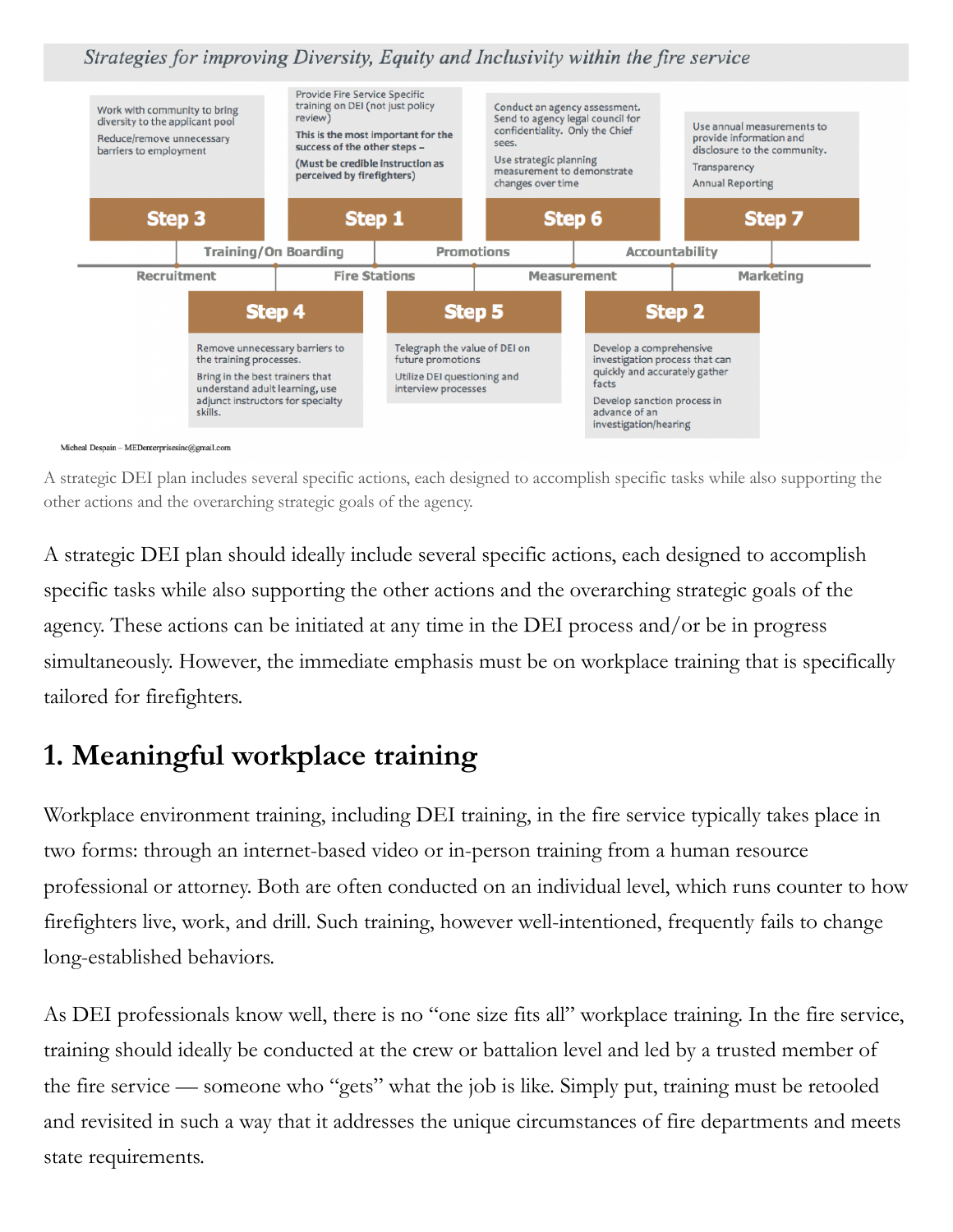Workplace training must be a priority. Failing to meet workplace expectations can derail all other DEI efforts, present a significant liability to taxpayers, and compromise public trust.



In the fire service, training should ideally be conducted at the crew or battalion level and led by a trusted member of the fire service — someone who "gets" what the job is like.

#### 2. Realistic and reasonable workplace investigations

Agencies must also promote a culture where employees and supervisors feel confident when addressing all workplace infractions — major or minor. Current processes in some agencies may discourage early intervention, thus allowing hostile work environments to develop. Changing company culture is difficult, even in the best of circumstances: When the workplace requires sharing accommodations for 48 hours or more, such a change may seem impossible. There is often a shunning and isolation that goes with pushing back against established norms, even at the supervisor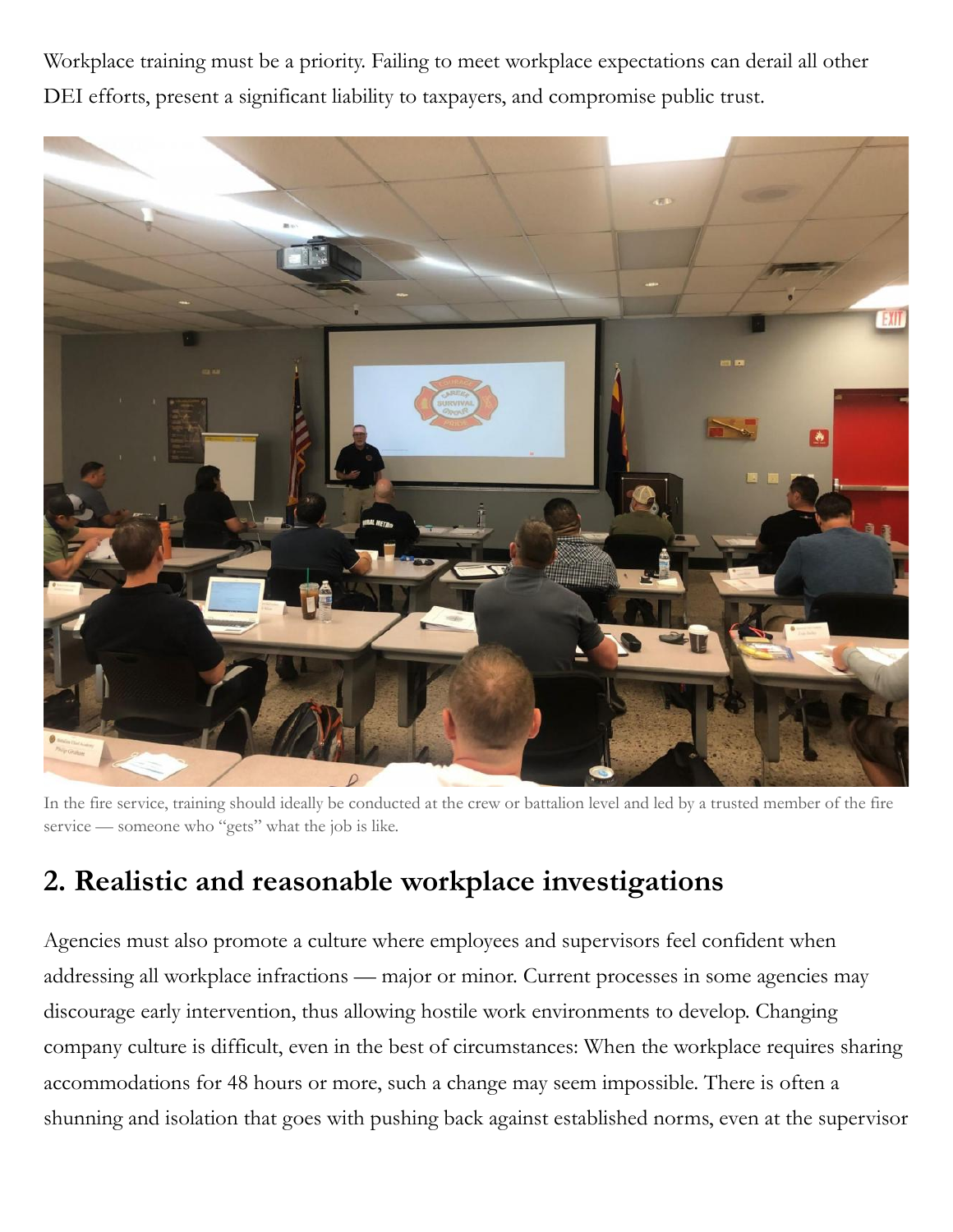level. Individuals tend to let "minor" infractions go without intervention for fear that saying something will result in:

- An intrusive and stressful HR investigation
- Being ostracized or isolated by co-workers
- Major punitive administrative actions for themselves or their coworkers
- Adverse impacts on morale and the day-to-day efficiency of the work unit

As a result, prohibited behavior may continue unchecked for months or even years, before eventually manifesting as the definition of a hostile work environment. A review of workplace environment claims and lawsuits usually reveals a pattern of relatively "minor" infractions which, had they been addressed at the moment, would likely never have developed into a claim or suit.

Fire department leaders should be encouraged to quickly address uncomfortable situations. In the parlance of fire operations, supervisors have the tools necessary to put out small workplace fires before they consume the entire department. And fire department leaders should be praised for doing so, just as they would for saving a home from burning down.

In fact, all employees should be confident that addressing minor isolated incidents or petty slights will not result in intrusive investigations, personnel actions, or any discernable change in the day-today work product of the unit. And they must be able to do so without fear of retaliation.

## **3. Action: Agency assessment**

An honest assessment of agency culture is necessary to establish an accurate baseline of where an agency is related to DEI processes, challenges, and expectations. An accurate assessment helps prioritize the efficient use of available resources and can provide measurements by which all DEI efforts can be evaluated.

Focusing on measurable outcomes is an important first step. Based on previous complaints and investigations, how has the culture of the department changed? Has the number of lawsuits, complaints, and investigations decreased, and was that related to new DEI policies? Do supervisors feel empowered to prevent bad behavior and provide disciplinary action and reporting? What is the demographic makeup of our applicant pool compared to previous years?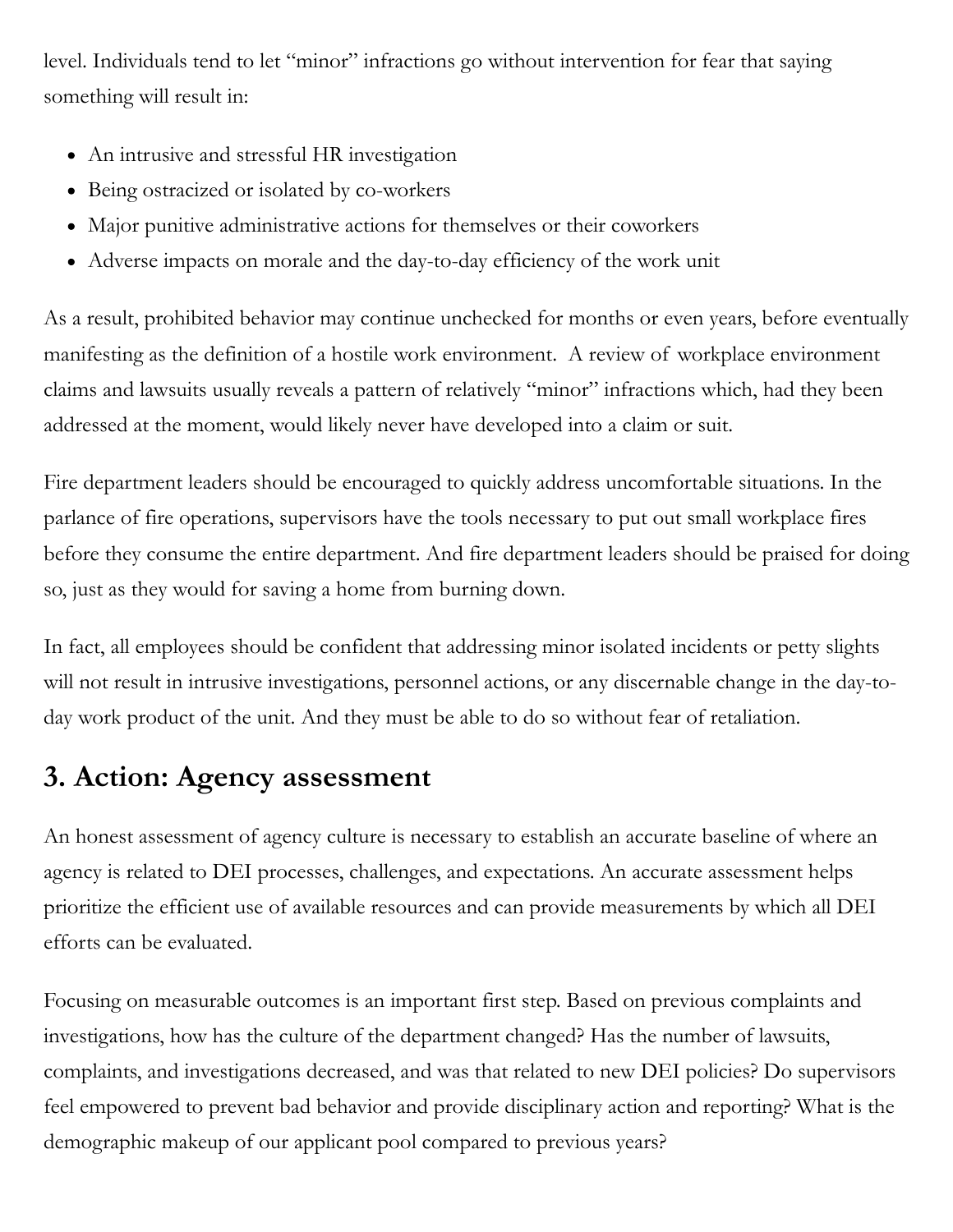The best practice is to conduct a series of surveys, interviews, and reviews of DEI factors, ideally using trained experts from outside the fire department. The final product could be a report for a department head, city manager, and legal counsel and should provide a clear picture of where the agency is regarding diversity, equity, and inclusion.

# **4. Partner with community organizations and other departments** to diversify applicant pool

With agencies struggling to retain existing members, it is no surprise that they are also struggling with recruitment. In some regions, applicant pools have declined to a point where merely applying for a job all but ensures getting hired. The first step fire service departments can take is to reach out to other city departments who are not struggling with recruitment, but whose skills overlap, such as parks and recreation or law enforcement.

However, the best practice is to seek the assistance of the community being served. Fire chiefs and city leaders should work with local community leaders to bring more diversity to the applicant pool by reducing or removing unnecessary barriers to employment, such as outdated, manipulative, or even irrelevant tests that do not best represent the requirements of the job.

For example, in their ground-breaking study focusing on the lack of gender diversity in fire service, Felix Danbold and Corinne Bendersky found that fire service recruiting frequently suggested a constant exposure to extreme danger and that entry-level testing processes focused on difficult physical tasks requiring significant upper body strength. However, a review of typical fire service tasks quickly reveals these efforts are not at all representative of the actual job.

In a survey of fire chiefs, physical strength is often cited as the third most important requirement, right after a desire to serve and strong interpersonal skills. Additionally, advances in technology and even fabrics have made it easier for firefighters to do their job, even while wearing full gear. This is not to say the job is not dangerous and requires strength: It is just that the recruiting and testing efforts are not always reflective of what is in fact required of a firefighter. This is doubly true for women, who have cited the "boy's culture" and "non-caregiver friendly environment" as a reason for not applying.

## **5. Remove unnecessary barriers to training**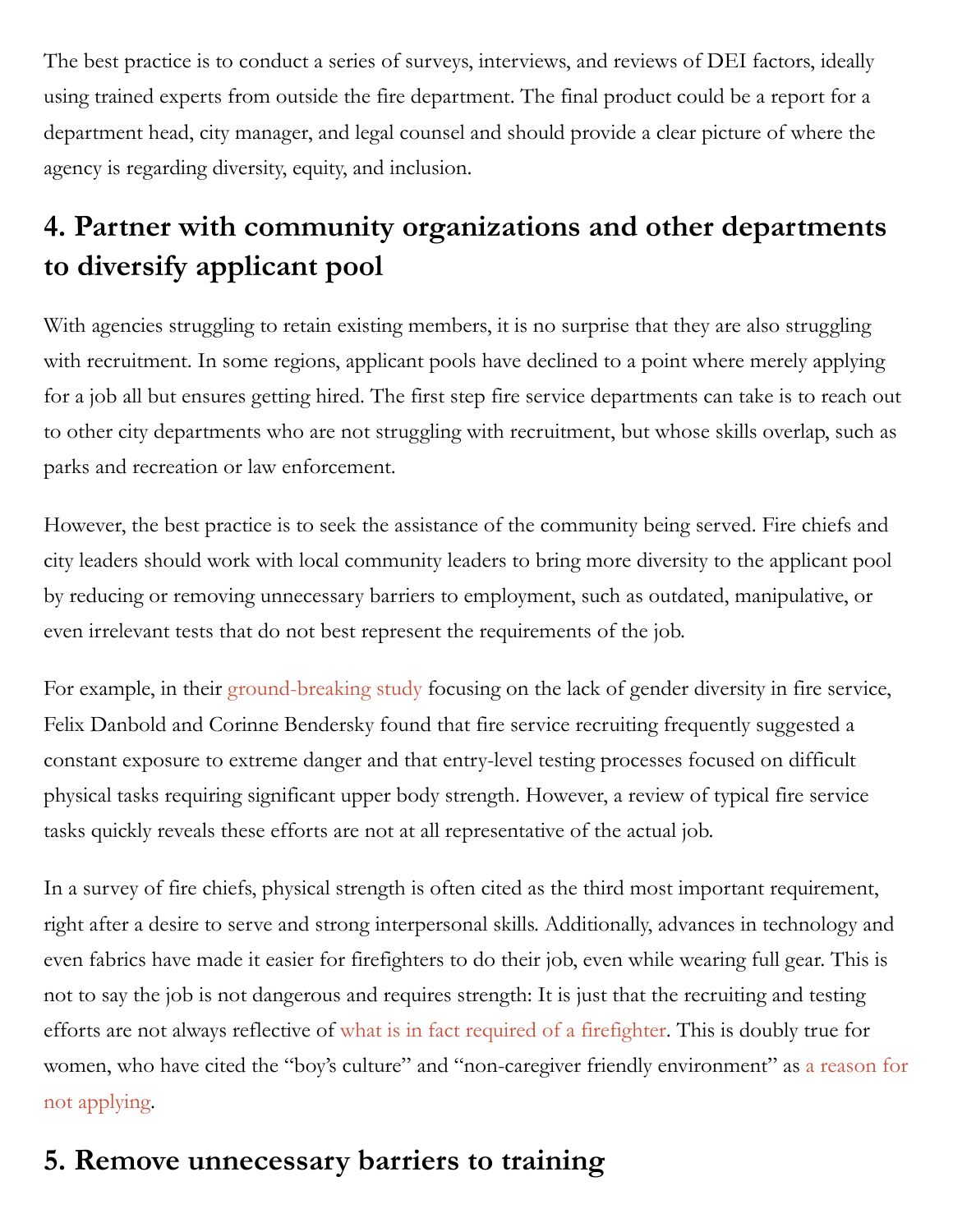Although firefighting technology has evolved, training by some departments has remained frozen in time. Some instructors continue to yell, demean, and insult recruits to replicate tension that firefighters may face during emergencies. However, there are ways to increase stress — such as videotaping and timing trainees during drills — in a way that does not create an environment that encourages hostility.

Fire chiefs and city leaders should work with local community leaders to bring more diversity to the applicant pool by reducing or removing unnecessary barriers to employment.

Furthermore, the actual day-to-day job of a firefighter rarely involves pulling a person out of a burning building on their shoulder. Roughly 80% of all fire service calls are related to medical services. Firefighters are often either assisting paramedics, comforting families, directing traffic, or related functions. None of those things require extraordinary upper body strength. Instead, they require situational awareness and empathy, which are rarely emphasized in training or recruitment.

To be sure, there are minimum physical requirements that must be met in order to effectively carry out the duties of a firefighter. However, requirements should not go beyond what is necessary, as this may discourage certain people from applying. Academies must be dedicated to assuring the most